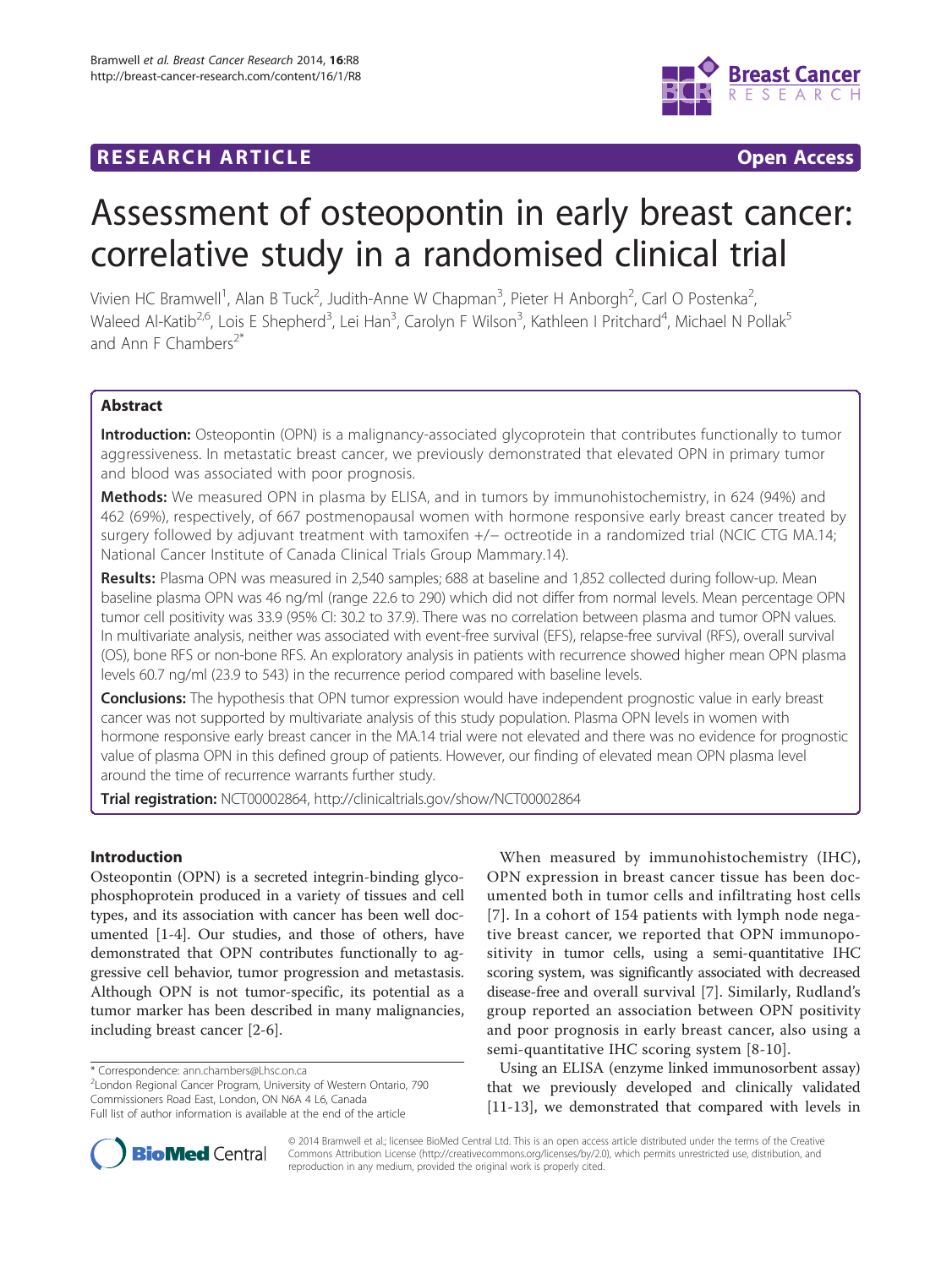healthy women, or patients who had completed treatment for primary breast cancer, plasma OPN levels in women with metastatic breast cancer were elevated and associated with worse survival [\[11](#page-8-0)].

In the mid-1990s, we initiated a series of studies in early and metastatic breast cancer to further explore the potential of OPN as a biomarker in tumor tissue and blood. We have already reported [\[14](#page-8-0)] the results of one prospective study, which confirmed our earlier results and showed that 99/158 (63%) of women at first presentation with metastatic breast cancer had elevated levels of plasma OPN, and in multivariate analysis elevated OPN was associated with worse overall survival  $(P = 0.03)$ .

Thus, elevated OPN levels in both tumor tissue and blood are well-documented to be associated with poor outcome in the setting of metastatic breast cancer [[1-5](#page-8-0)]. However, much less is known about the prognostic significance of OPN in early breast cancer or when OPN levels rise during breast cancer progression. We thus identified the Mammary (MA).14 phase III clinical trial from the National Cancer Institute of Canada Clinical Trials Group (NCIC CTG) [[15\]](#page-8-0), as an opportunity to address these questions. MA.14 provided us with a source of blood and breast tumor tissue samples along with reliable patient data, from women with hormone responsive early breast cancer in the context of a well-controlled clinical trial. We hypothesized that there would be a relationship between baseline tumor and plasma levels of OPN, that both would have prognostic value in early breast cancer, and that breast cancer recurrence would be associated with elevated plasma OPN levels.

# **Methods**

# NCIC CTG MA.14 clinical trial

In September 1996, the NCIC CTG opened a phase III clinical trial (MA.14) evaluating the survival benefit of a somatostatin analogue, octreotide Long-Acting Release formulation (LAR), added to tamoxifen in postmenopausal women with early stage hormone responsive breast cancer. Collection of serum, at baseline and several time-points thereafter, for assay of multiple metabolic markers of insulin resistance, was an integrated secondary objective. All patients enrolled in the MA.14 trial provided written informed consent before participation, and ethics approval was obtained by all participating centers, as previously detailed in the primary trial report [\[15](#page-8-0)]. For our OPN correlative study, a protocol amendment in November 1998 allowed us to add serial plasma collection for OPN, and we also were permitted to access primary tumor paraffin blocks/slides for OPN IHC studies. Postmenopausal women with operable early breast cancer (T1-3, N0, M0) stratified by hormone receptor status were eligible for the MA.14 trial. Tamoxifen 20 mg/day was given for five years in both arms, and octreotide LAR 90 mg intramuscularly

(IM) monthly was given for two years in the experimental arm. Modifications in design related to octreotide LAR toxicity are described in the main trial report [\[15\]](#page-8-0). Recruitment started in September 1996, and the trial closed in August 2000 with the accrual of 667 women.

Despite excellent preclinical rationale for the antitumor actions of somatostatin analogues, small clinical studies showing breast cancer regression and evidence of greater suppression of insulin-like growth factor by octreotide added to tamoxifen, there was no significant benefit for the combination in terms of event-free survival (HR (hazard ratio) 0.93,  $P = 0.62$ ), relapse free survival (HR 0.84,  $P = 0.31$ ) and overall survival (HR 0.97,  $P = 0.86$ ) at a median follow-up of 7.9 years. Five-year event-free survival for all patients was around 78%. There was no evidence of any significant differences in OPN levels by treatment arm, at any time points and, thus, in our OPN analyses we present data combined from both arms of the trial.

#### Sample collection

The plasma sample collection was initiated in November 1998. As this was more than two years after study recruitment started (September 1996), reduced numbers of patients and samples were available at some time points. Plasma samples were shipped at ambient temperature to a central lab by overnight courier, where they were promptly frozen at −70°C until being shipped frozen to the London Regional Cancer Program laboratory for ELISA assessment. Prior to initiation of plasma collection for the MA.14 trial, in a pilot study to assess the potential effect of this collection/storage process, we assessed OPN plasma levels from eight blood samples maintained at room temperature for 4 vs. 24, 48 or 72 hours, and found that measured values did not differ with time at room temperature. The total number of plasma samples available for OPN assays was 2,540, with 624 (94%) of 667 patients having plasma collected at some time. The time-points for collection and numbers of available patients and samples are summarized in Table [1.](#page-2-0) Primary statistical analyses utilized all samples at each time point, but some exploratory analyses examined data from paired samples for recurrent and non-recurrent patients. Prognostic analyses examined baseline IHC and plasma OPN effects on multiple survival outcomes. To maximize inclusion of patients in these investigations and given the low likelihood of tumor recurrence (2 in 388 patients) in the first four months after randomization, we combined pre-randomization and four-month results, giving a "baseline" assessment of OPN in 388 (58%) of 667 patients. When there were multiple assessment results for a patient during the pre-randomization and four-month time-points, they were averaged to yield a baseline OPN plasma value.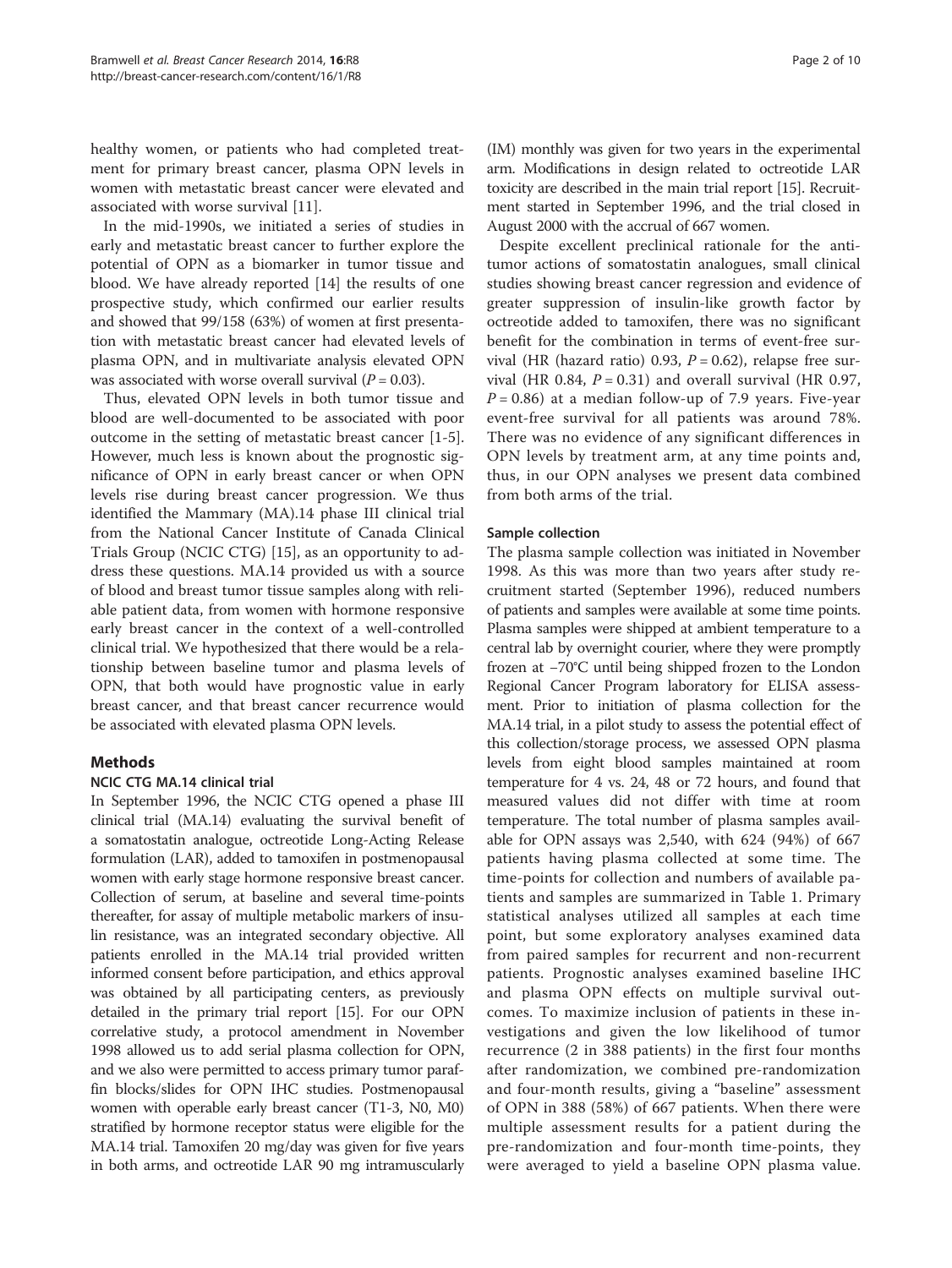<span id="page-2-0"></span>

|  |  |  |  |  | Table 1 Available samples |  |
|--|--|--|--|--|---------------------------|--|
|--|--|--|--|--|---------------------------|--|

| <b>Total accrual</b>                         |                | 667 patients |
|----------------------------------------------|----------------|--------------|
| Total patients with samples for OPN analyses |                |              |
| Plasma                                       | - baseline/4 m | 388 (58%)    |
|                                              | - any time     | 624 (94%)    |
| Tumor tissue for IHC                         |                | 462 (69%)    |
| Total number plasma samples                  |                | 2,540        |
| Timing - plasma samples/number of patients   |                |              |
| Baseline (pre-randomization)                 |                | 314/301      |
| 4 m                                          |                | 374/361      |
| 8 m                                          |                | 396/391      |
| 12 <sub>m</sub>                              |                | 406/401      |
| $16 \text{ m}^*$                             |                | 33/29        |
| 24 m                                         |                | 540/487      |
| 36 m                                         |                | 206/159      |
| 48 m <sup>*</sup>                            |                | 29/29        |
| 60 <sub>m</sub>                              |                | 220/211      |
| Recurrence                                   |                | 22/20        |

\*later protocol amendment eliminated these sample collections. IHC, immunohistochemistry; OPN, osteopontin.

For measurement of tumor tissue OPN, it was possible to obtain primary tumor blocks/slides for OPN IHC in 462 (69%) of 667 patients accrued to MA.14. In total, 647 (97%) of patients had either measurement of OPN in primary tumor (by IHC), or one or more measurements of plasma OPN (by ELISA).

For comparison with MA.14 study samples, 90 plasma samples from healthy women were collected under a protocol approved by the University of Western Ontario Research Ethics Board. Volunteer donors were hospital staff who contributed blood samples for the purpose of establishing normal levels of various blood components, including OPN. The only data collected on these individuals were sex and age.

#### OPN analytic methods

OPN was measured in plasma samples by ELISA (Human Osteopontin EIA Kit, catalogue #ADI-900-142, Enzo Life Sciences, Ann Arbor, MI, USA) as previously described [[16](#page-9-0)]. This assay uses two monoclonal antibodies whose epitopes have been defined [\[16\]](#page-9-0). It should be noted that one of these antibodies recognizes an epitope that is destroyed by thrombin cleavage and, thus, the ELISA can be used with plasma but not with serum. Samples from MA.14 were measured in duplicate and from healthy women in triplicate, and the values for each sample were averaged.

Formalin-fixed, paraffin-embedded primary tumor samples were assessed for OPN expression by IHC using an immunoperoxidase technique, as previously described [[7](#page-8-0)]. The primary antibody used was the monoclonal antibody mAb53 (Enzo Life Sciences, catalogue #ADI-905-629). Biotinylated secondary antibody was from the LSAB2 kit (Dako, Burlington, ON, Canada). Stained slides were evaluated by light microscopy in a blinded fashion by two pathologists (ABT, WAK).

Tumor cell staining for OPN was determined as a continuous variable of the percentage of cells staining (regardless of intensity), as well as using two different semi-quantitative systems. The first was the non-linear system of Allred *et al.* [\[17](#page-9-0)], which assigns proportion and intensity scores as follows: proportion as the estimated fraction of tumor cells staining  $(0 = none; 1 = <1/100; 2 = 1$ to 10%;  $3 = 10\%$  to  $1/3$ ;  $4 = 1/3$  to  $2/3$ ;  $5 = \frac{2}{3}$ , and intensity as the estimated average staining of tumor cells  $(0 = none; 1 = weak; 2 = moderate; 3 = strong)$ . The Allred score is then the sum of proportion and intensity scores (0 for negative staining and 2 to 8 for positive staining ranges). The second, H-scoring system of McCarty [[18](#page-9-0)] is a linear system which quantifies the proportion of tumor cells in each intensity category  $(0 = no$  staining;  $1 = weak$ ;  $2 = moderate$ ;  $3 = strong$ ). The percentage of weakly stained cells is multiplied by 1, the percentage of moderately stained cells by 2, and the percentage of strongly stained cells by 3; the total of these three categories then gives the H-score (from 0 to a maximum of 300). As OPN staining of tumor-infiltrating inflammatory cells (histiocytes and T-lymphocytes) is generally intense in nature, semi-quantitation of proportion of inflammatory cells staining was performed using a 0 to 3+ system, such that  $0 = no$  staining of tumor infiltrating inflammatory cells;  $1+$  = scattered OPN positive tumor infiltrating inflammatory cells,  $2+$  = moderate numbers of positive tumor infiltrating inflammatory cells; and  $3+$  = numerous positive tumor infiltrating inflammatory cells.

#### Definition of MA.14 endpoints

The primary end point of MA.14 was event-free survival (EFS); secondary end points were relapse-free survival (RFS) and overall survival (OS) [\[15](#page-8-0)]. As in a serum beta C-terminal telopeptide study with MA.14 samples [\[19](#page-9-0)], we also considered here bone and non-bone RFS. Censoring was at the longest follow-up.

#### Statistical analysis

Our study utilized the MA.14 final analysis database, median follow-up 7.9 years. Baseline patient and primary tumor characteristics are provided in Table [2](#page-3-0). There were no significant imbalances ( $P = 0.17$  to  $P = 1.00$ ) in treatment arm or stratification factors for patients included in i) tumor IHC OPN, ii) baseline plasma OPN, iii) primary tumor IHC categorizations of recurrent or non-recurrent and iv) plasma categorizations of recurrent or non-recurrent patients. Formal comparisons, to ensure that patients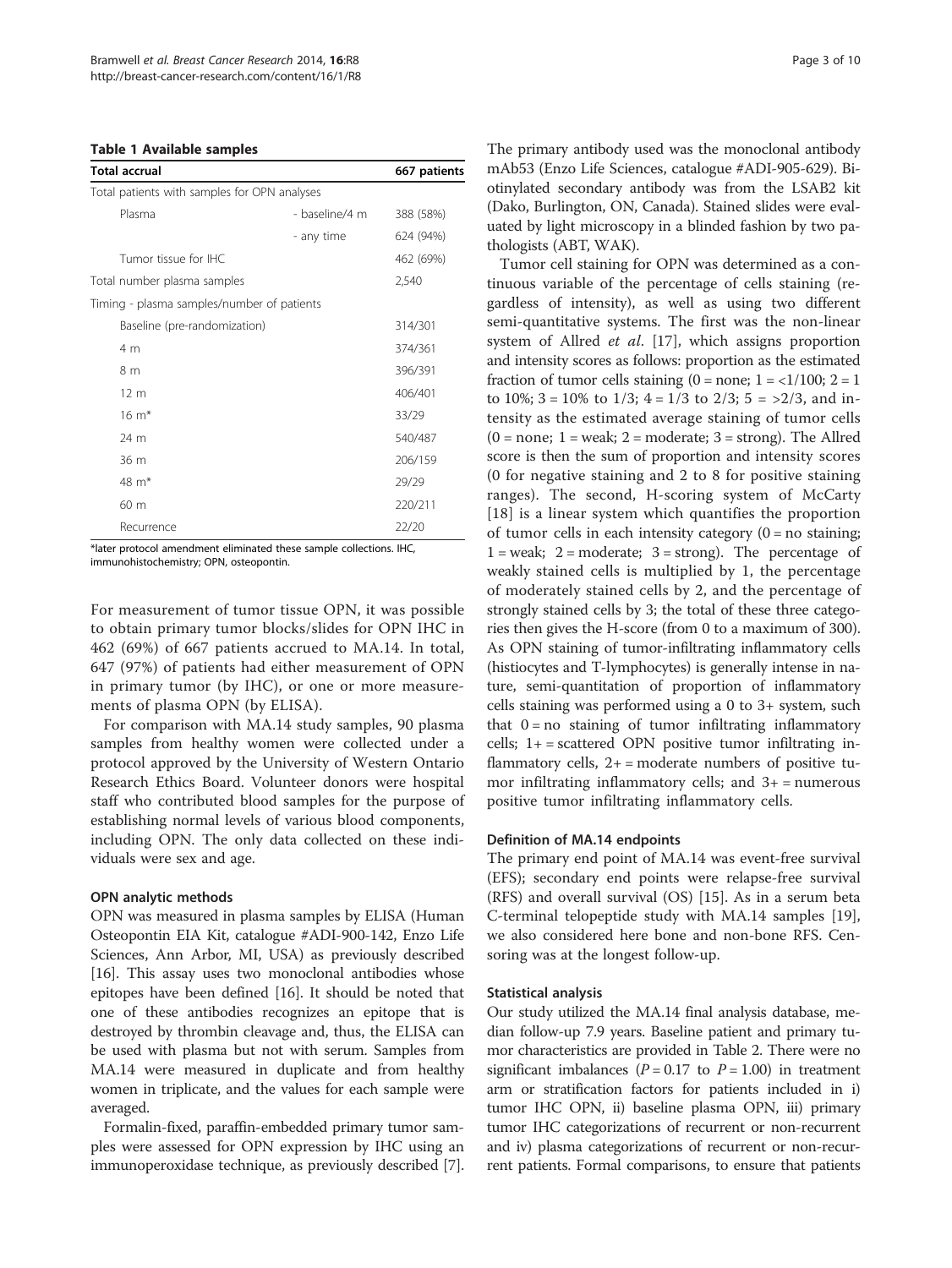|                             | <b>Total MA.14</b><br>trial |     | <b>IHC OPN</b><br>cohort |     | Plasma OPN<br>cohort |        |
|-----------------------------|-----------------------------|-----|--------------------------|-----|----------------------|--------|
|                             | Number                      | %   | Number                   | %   | Number               | $\%$   |
| <b>Total</b>                | 667                         | 100 | 462                      | 100 | 388                  | 100    |
| Age at allocation (yrs)     |                             |     |                          |     |                      |        |
| <60                         | 329                         | 49  | 220                      | 48  | 193                  | 50     |
| $\geq 60$                   | 338                         | 51  | 242                      | 52  | 195                  | 50     |
| Race                        |                             |     |                          |     |                      |        |
| Caucasian                   | 644                         | 97  | 445                      | 96  | 375                  | 97     |
| Not Caucasian               | 23                          | 3   | 17                       | 4   | 13                   | 3      |
| Performance status (ECOG)   |                             |     |                          |     |                      |        |
| 0, unknown                  | 520                         | 78  | 362                      | 78  | 305                  | 79     |
| 1, 2                        | 147                         | 22  | 100                      | 22  | 83                   | 21     |
| T pathologic classification |                             |     |                          |     |                      |        |
| 1, in situ                  | 389                         | 58  | 269                      | 58  | 240                  | 62     |
| 2, 3A, 4,                   | 278                         | 42  | 193                      | 42  | 148                  | 38     |
| unknown                     |                             |     |                          |     |                      |        |
| N pathologic classification |                             |     |                          |     |                      |        |
| 0                           | 352                         | 53  | 243                      | 53  | 206                  | 53     |
| 1, 2, unknown               | 315                         | 47  | 219                      | 47  | 182                  | 47     |
| <b>Breast surgery type</b>  |                             |     |                          |     |                      |        |
| Total<br>mastectomy         | 260                         | 39  | 174                      | 38  | 146                  | 38     |
| Other,<br>segmental         | 407                         | 61  | 288                      | 62  | 242                  | 62     |
| Number of positive nodes    |                             |     |                          |     |                      |        |
| 0                           | 352                         | 53  | 243                      | 53  | 206                  | 53     |
| 1 to $3, 4+,$<br>unknown    | 315                         | 47  | 219                      | 47  | 182                  | 47     |
| <b>ER/PR status</b>         |                             |     |                          |     |                      |        |
| Negative,<br>unknown        | 62                          | 9   | 33                       | 7   | 33                   | 9      |
| Positive                    | 605                         | 91  | 429                      | 93  | 355                  | 91     |
| Adjuvant chemotherapy       |                             |     |                          |     |                      |        |
| None                        | 445                         | 67  | 312                      | 68  | 236                  | 61     |
| Concurrent,<br>sequential   | 222                         | 33  | 150                      | 32  | 152                  | 39     |
| Tumor grade*                |                             |     |                          |     |                      |        |
| Unknown                     | NΑ                          |     | 0                        | 0   | 84                   | 22     |
| 1                           | NΑ                          |     | 74                       | 16  | 48                   | 12     |
| 2                           | NΑ                          |     | 232                      | 50  | 150                  | 39     |
| 3                           | NΛ                          |     | 156                      | 34  | 106                  | 27     |
| Histology*                  |                             |     |                          |     |                      |        |
| No special type             | ΝA                          |     | 446                      | 97  | 290                  | 75     |
| Special type<br>(unknown)   | NΛ                          |     | 16                       | 3   | 14 (84)              | 4 (22) |

<span id="page-3-0"></span>Table 2 MA.14 baseline patient and tumor characteristics

Table 2 MA.14 baseline patient and tumor characteristics (Continued)

| Lymphovascular invasion* |    |     |     |       |    |  |
|--------------------------|----|-----|-----|-------|----|--|
| <b>Unknown</b>           | NA | 0   | 0   | 84    | 22 |  |
| No                       | ΝA | 414 | 90. | - 274 | 71 |  |
| Yes                      | ΝA | 48  | 10. | 30    | 8  |  |

NOTES: As there were no significant differences in survival outcomes in the main MA.14 trial for Tamoxifen vs Octreotide, the two arms are combined. \*Only evaluated for OPN study.

ECOG, Eastern Cooperative Oncology Group; ER, estrogen receptor; NA, not available; OPN, osteopontin; PR, progesterone receptor.

assessed for OPN were representative of the full population by treatment assignment and trial stratification factors of lymph node status, receipt of adjuvant chemotherapy and hormone receptor positivity, utilized exact Fisher tests.

Box-Cox transformations were considered for both IHC OPN (percentage positive; Allred score; H-score) and plasma OPN for variance stabilization transformation and to improve the assumption of normality during statistical tests; mean values and 95% confidence limits (CI) reported here are back-transformations to laboratory units as follows: 1) IHC OPN percentage cells staining (underwent Box-Cox power 0.5 transformation); 2) IHC OPN H-score (underwent Box-Cox power 0.5 transformation); 3) IHC Allred score 0 to 8 (no transformation); 4) Inflammatory cell OPN, by intensity (0, 1, 2, 3); 5) Plasma OPN (logarithmic transformation). Box plots were also performed on plasma levels in MA.14 for patients at baseline; non-recurrent patients; and recurrent patients at baseline, prior to the recurrence period and in the recurrent period.

Factors considered in exploratory time to event analyses were the MA.14 baseline patient and tumor characteristics [[15](#page-8-0)], IHC and plasma OPN, and newly assessed pathologic factors of tumor grade, histology and lymphovascular invasion. Univariate analyses utilized a stratified log-rank test, with adjustment by MA.14 trial stratification factors, lymph node status, estrogen and progesterone receptor status, and adjuvant therapy [[15](#page-8-0)]; for consistency with our previous study [[7](#page-8-0)] and those of others [\[8-10](#page-8-0)], the univariate cut-point for Allred score was 0 to 4 vs >4. Multivariate analyses employed step-wise forward stratified Cox regression, with P-values determined by the likelihood ratio criterion, and a factor added if  $P \le 0.05 \left(\chi^2_{(1)}\right)$ . Factors entered into the multivariate analysis included continuous OPN, treatment arm, patient age, race, weight, body mass index, Eastern Cooperative Oncology Group (ECOG) status, tumor size and grade, lymph node status, surgery type, lymphovascular invasion, IGF-1 and IGFBP-3 and C-peptide. Pearson and Spearman correlation coefficients were used to examine the association of primary IHC OPN and baseline plasma OPN. Individual patient differences in plasma OPN between clinical windows were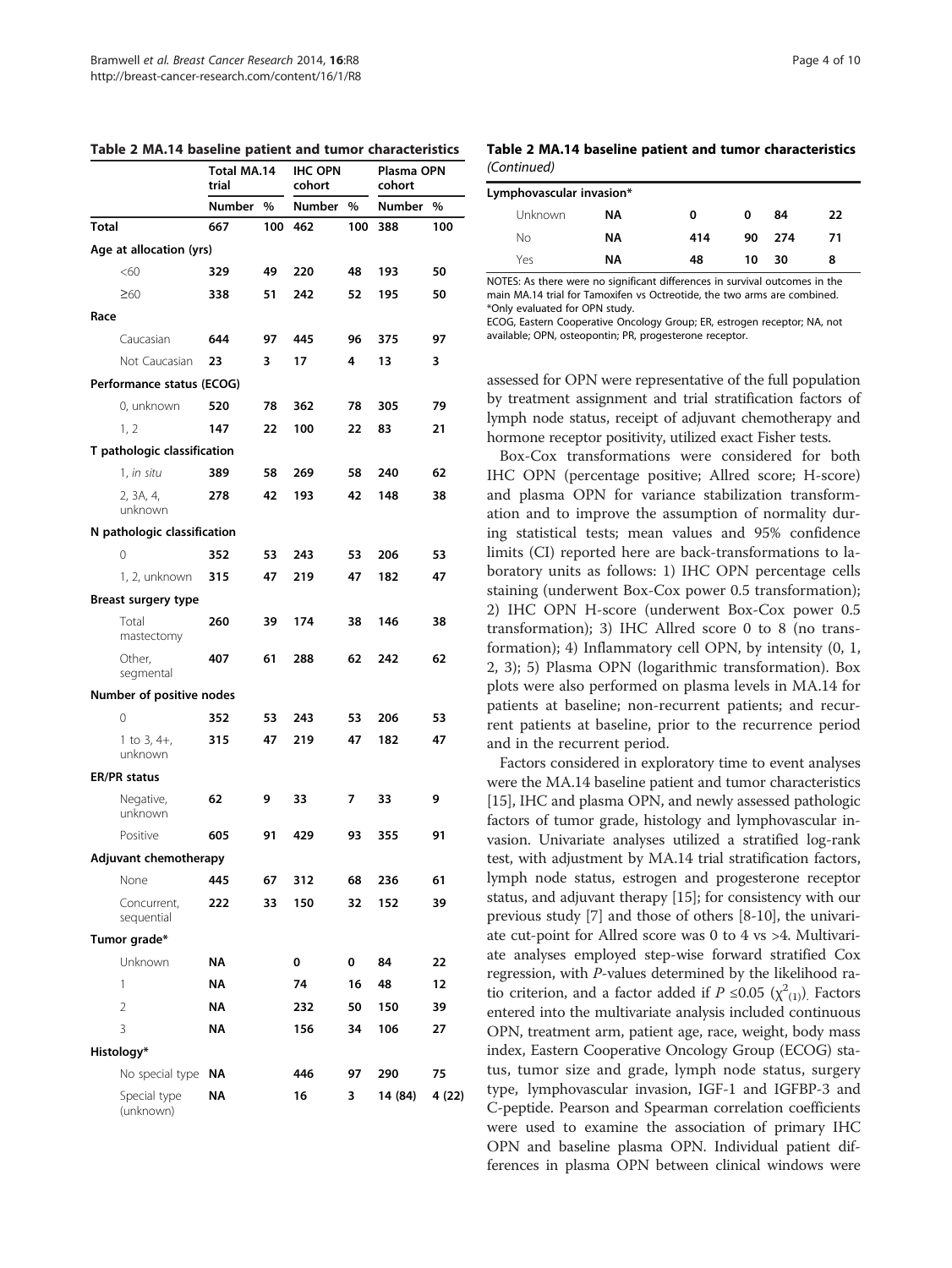compared with matched t-tests utilizing transformed data, and then individual patient values were back-transformed to laboratory units for plots connecting patient values for different clinical windows.

Normative plasma OPN values were established with 90 female healthy controls, age range 19 to 59 years, assessed in triplicate and averaged. Population OPN levels were characterized with Box plots for OPN in healthy women.

# Results

Based on our original hypotheses and the inventory of samples, our specific aims were 1) to evaluate whether baseline/four-month plasma OPN levels were prognostic for EFS, RFS, bone or non-bone RFS and OS; 2) to evaluate whether primary tumor OPN IHC levels were prognostic for EFS, RFS, bone or non-bone RFS and OS; 3) to explore whether tumor OPN expression was associated with baseline plasma OPN levels; 4) to explore individual patient changes in plasma OPN from baseline/ 4 months to recurrence. For aim 4) we utilized clinical windows to group individual patient OPN values: (a) baseline (pre-randomization/4 months); (b) recurrent cases (Period 1: 8 months after randomization to 18 months prior to recurrence; Period 2: <18 months from recurrence until collection stopped), (c) non-recurrent cases (baseline/4 months; any other time).

In the 90 healthy women, mean plasma OPN was 28.4 ng/ml, median 26.3 and range 11.8 to 109. The upper 97.5% cut-point was 95 ng/ml. There was only a weak correlation of OPN with age (Pearson correlation coefficient 0.20,  $P = 0.06$ ; Spearman correlation coefficient 0.26,  $P = 0.02$ ), with a trend for increasing OPN levels with rising age (Additional file [1:](#page-8-0) Figure S1). The values obtained in this larger sample of healthy women are consistent with results from our previous cohort of 35 pre- and post-menopausal healthy women, median OPN 47 ng/ml), range 22 to 122 [[11,12\]](#page-8-0). Although the median value was higher in the earlier cohort, the upper limits of the range are quite similar.

As outlined in Table [1](#page-2-0), plasma OPN was measured in 2,540 plasma samples. In total, 624 (94%) patients had OPN results at some time. The geometric mean for baseline plasma OPN level, in 388 women, was 46 ng/ml (range 22.6 to 290; Additional file [2](#page-8-0): Figure S2 (top, bottom), plotted versus IHC OPN, as both percentage cells staining and H-score). The geometric mean for 193 women allocated tamoxifen was 45.3 ng/ml (95% CI: 43.4 to 47.3 ng/ml), and for 195 women allocated tamoxifen with octreotide LAR, 46.8 ng/ml (95% CI: 44.5 to 49.1 ng/ml). Seven women (1.8%) had baseline values above 95 ng/ml, and only three women (0.8%) had baseline values above 122 ng/ml, our previously reported [[11,12\]](#page-8-0) upper limit of normal OPN levels (147.7, 265.1, 289.8 ng/ml). The few patients with high baseline

plasma OPN were not observed to have any specific stratification factor profile. The mean cut-point for baseline plasma OPN level, in univariate analysis, did not show any association with EFS ( $P = 0.85$ ), RFS ( $P = 0.28$ ), OS ( $P = 0.06$ ), bone RFS ( $P = 0.23$ ) and non-bone RFS  $(P = 0.45)$ , nor was it significant in the multivariate model.

Figure [1](#page-5-0) visually compares OPN levels (mean (range) in ng/ml) across six groups, using data from the maximum number of samples available at each time-point. Healthy women  $(A = 90$  women) 28.4 (11.8 to 109) are compared with breast cancer patients in MA.14; those who never had recurrence, at baseline  $(B = 304$  pts) 46.0  $(22.6 \text{ to } 290)$  and after baseline  $(E = 456 \text{ pts})$  43.9 (19.2 to 564); and those who had recurrence, at baseline  $(C = 84$  pts) 46.2 (22.8 to 98.1), in Period 1 (D = 100 pts) 42.8 (25.6 to 92.2) and Period 2 (F = 80 pts) 60.7 (23.9 to 563). In Figure [1](#page-5-0), the boxes show OPN values between the  $25<sup>th</sup>$  and  $75<sup>th</sup>$  percentiles, with whiskers showing ranges. There is a wider spread of OPN values above the median in samples measured during recurrence (Period 2) in the 80 patients who experienced recurrence (Group F). Three of 490 (0.6%) patients who never had recurrence had OPN levels >122 ng/ml at any time, and 8 of 80 (10%) with recurrence had OPN levels >122 ng/ml, all during the recurrent Period 2. A plot (data not shown) including only patients with paired samples in Groups B, E (270 patients) and C, D, F (31 patients) showed a similar distribution of OPN levels.

Figure [2](#page-5-0) graphically shows individual patient changes in plasma OPN for 66 patients with recurrence, from the time period prior to recurrence (Period 1) to the recurrence period (Period 2), who had samples available in both time periods. A matched t-test indicated a significantly higher plasma OPN in the recurrent period (mean 57.3 ng/ml) than at baseline/4 months (mean 46.4 ng/ml)  $(P = 0.002)$ .

When tumor tissue OPN positivity was defined and assessed as the percentage of cells staining by IHC as a continuous variable (regardless of intensity), of the 462 primary tumors assayed, the mean percentage of OPN tumor cell positivity was 33.9 (95% CI: 30.2 to 37.9), and was not significantly different for 105 patients who subsequently developed recurrence (32.4 (95% CI: 24.6 to 41.2)) and the 357 who did not (34.4 (95% CI: 30.2 to 38.8)).

In univariate analyses of tumor tissue OPN, when defined and assessed as the percentage of cells staining by IHC, there was no association between primary tumor OPN expression with cut-point at mean and EFS  $(P = 0.34)$ , RFS  $(P = 0.88)$ , OS  $(P = 0.62)$ , bone RFS  $(P = 0.74)$  or non-bone RFS ( $P = 0.96$ ), nor was inflammatory cell OPN associated with any endpoint (respectively,  $P = 0.55$ , 0.26, 0.10, 0.27, 0.75). Similar results were obtained when OPN was assessed by H-score. Using an Allred score cut-point  $\lt$  =4 vs > =5, primary tumor OPN expression was not associated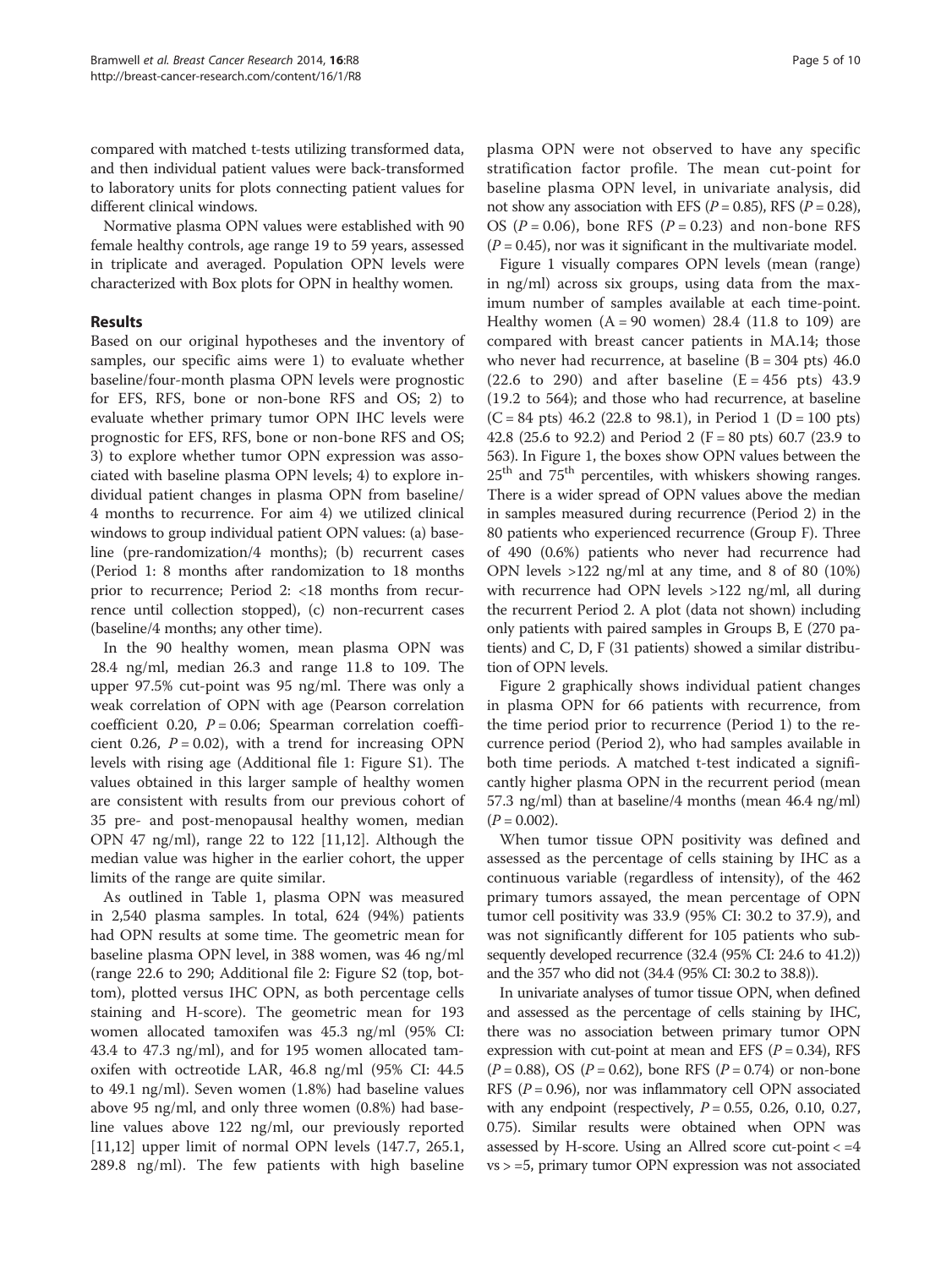<span id="page-5-0"></span>

with any survival endpoint (respectively,  $P = 0.24$ , 0.95, 0.20, 0.79, 0.94). Higher tumor grade (HR 1.90, P <0.0001), older age (HR 1.68,  $P = 0.0004$ ), higher pathological tumor stage pT (HR 1.65,  $P = 0.0005$ ) and higher pathological node stage pN (HR 9.02,  $P = 0.0026$ ) categories had significantly worse EFS. These same factors had similar associations

(Period 2), who had samples available in both time periods. OPN, osteopontin.

with RFS and OS; tumor grade, age and pT were similarly associated with bone RFS; and tumor grade and pN with non-bone RFS.

In the multivariate EFS Cox model, high tumor grade (HR 1.72,  $P \le 0.0001$ ), age  $>60$  yrs (HR 1.47,  $P = 0.02$ ), higher body mass index (HR 1.55,  $P$  <0.0001) and

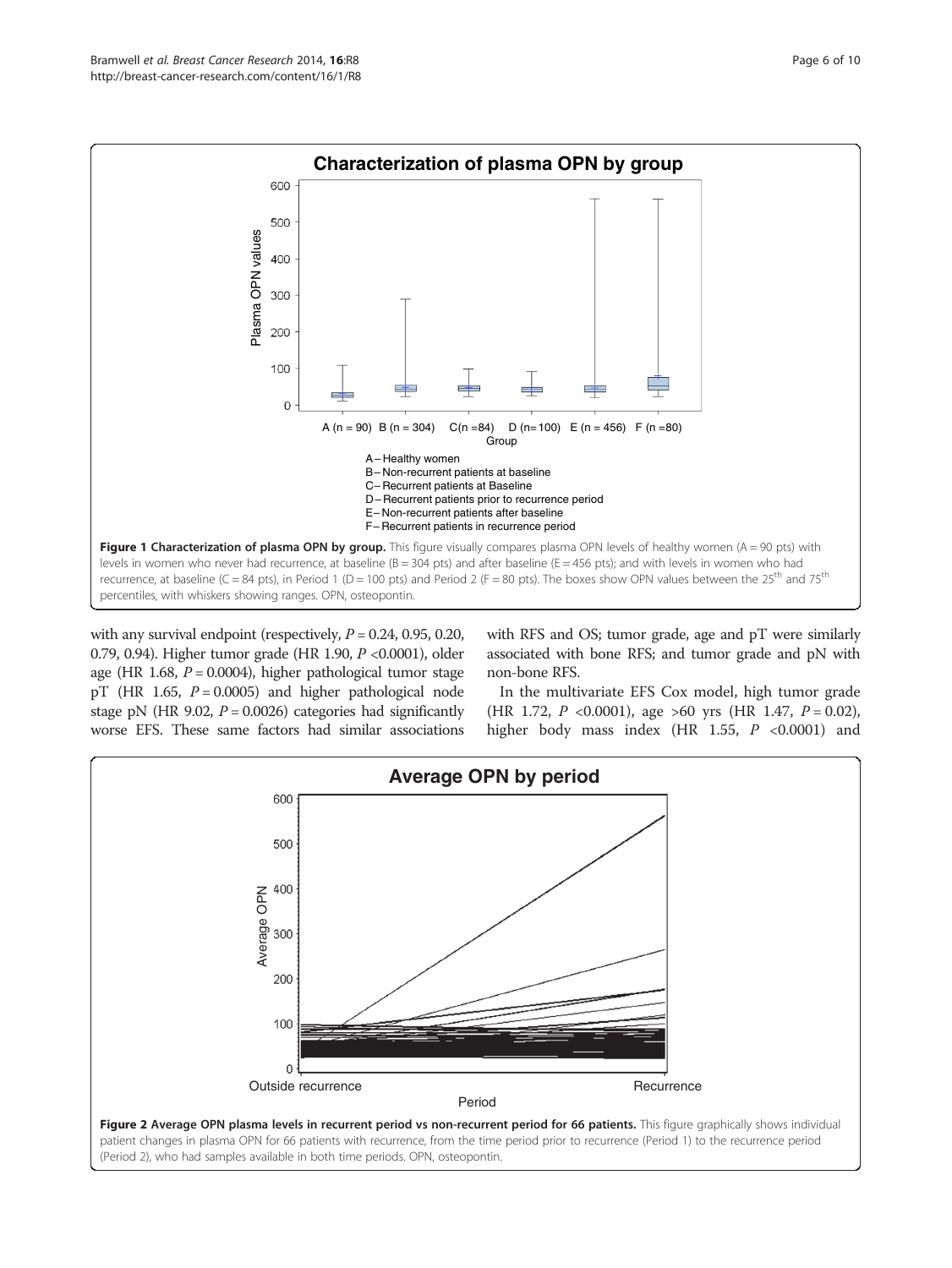increasing nodal involvement (HR 13.21,  $P = 0.001$ ) were significantly associated with worse EFS. Primary IHC tumor expression of OPN (the percentage of cells staining, H-score, Allred score) and inflammatory cell OPN, as well as baseline plasma OPN level, were not significantly associated with EFS in the multivariate model. Additionally, none of the OPN factors were associated with RFS, OS, bone RFS or non-bone RFS.

Neither mean percentage OPN staining by IHC nor mean baseline OPN plasma level differed significantly by T stage (T0-1 vs T2 to 4), tumor grade (1 vs 2 vs 3), nodal status (negative vs positive), hormone receptor status (negative vs positive), age (<60 years vs older), race (Caucasian vs other), or body mass index (in quartiles). Baseline plasma OPN levels were not correlated with primary tumor OPN expression (Pearson coefficient 0.02,  $P = 0.73$ ; Spearman coefficient 0.05,  $P = 0.42$ ).

# **Discussion**

Our correlative marker study of OPN in the setting of the MA.14 prospective clinical trial was designed in 1998, and the protocol was developed based on data from experimental and clinical studies conducted by our group over several years [[7,11,12,](#page-8-0)[20-22\]](#page-9-0). At that time, OPN as a potential tumor marker in breast cancer fit into the category "+" on the Tumor Marker Utility Grading System (TMUGS) proposed by Hayes et al. [[23\]](#page-9-0), defined as "sufficient data are available to demonstrate that the marker correlates with the biologic process and/or biologic endpoint related to the use and that the marker results might affect favourable clinical outcome for that use. However, the marker is still considered investigational and should not be used for standard clinical practice…". In July 1997, we had opened a prospective clinical study evaluating the prognostic value of measuring serial OPN levels in women with metastatic breast cancer [[14\]](#page-8-0). The current study was intended to be complementary, and extend our investigations to early breast cancer taking advantage of the infrastructure of an existing prospective clinical trial that included collection of primary tumor blocks, and serial blood samples. The design of this correlative study meets the criteria for Level II evidence in the system proposed by Hayes et al. [[23](#page-9-0)] for "Levels of evidence for grading clinical utility of tumor markers", which outlined a scale of I to V, with Level I providing the best evidence. In 2005 (and updated in 2012), McShane et al. published a paper entitled "Reporting Recommendations for Tumor Marker Prognostic Studies" [[24,25\]](#page-9-0), and although this MA.14 correlative study was designed several years earlier, we have endeavored to follow these recommendations in reporting our results.

In our pilot study [[7\]](#page-8-0), tumor cell OPN IHC staining above an optimized cut-point using the Allred scoring system was significantly associated with decreased DFS

and OS in univariate analysis, but only with decreased OS in multivariate analysis (including patient age, menopausal status, tumor size, grade hormone receptor status and p53 positivity). Similarly, Rudland's group has reported that OPN positivity in breast tumor tissue (defined as >5% cells staining by IHC), in women with operable Stage I and II breast cancer, was associated with shorter survival [\[8,9](#page-8-0)]. In multivariate analysis, our current study shows no significant association between tumor cell OPN expression, scored in several different ways, and any survival outcome. These findings differ from our previous pilot study [\[7\]](#page-8-0) and those of others [[8-10](#page-8-0)]. The MA.14 trial is larger than previous studies, and recruited a uniform population of postmenopausal women with hormone receptor positive tumors. In previous studies all patients were diagnosed before 1996 (sometimes as far back as 1972) when recruitment started for the MA.14 trial. Better systemic treatments in the modern era, which are associated with steadily improving survival in women with early breast cancer [\[26](#page-9-0)], may have reduced the adverse effects of OPN in primary tumors, accounting for the discrepancy between studies. In addition, the patients in this study are all postmenopausal, most are ER or PR positive, and all received tamoxifen. It is possible that OPN may not have the same prognostic significance in this subgroup of patients. In particular, little is known about how tumor cell OPN expression is affected by estrogen antagonists, although it is known that the OPN promoter can respond to both estrogen receptor alpha and estrogen-related receptor [[27-29](#page-9-0)]. If OPN is indeed down-regulated by tamoxifen use, its prognostic impact in this patient population may have been negated by the therapy.

In our first study of plasma OPN in 35 healthy female volunteers, the median level was 47 μg/L (47 ng/ml) with a range 22 to 122 ng/ml, with no significant differences in premenopausal versus postmenopausal women, or according to menstrual status [\[11,12](#page-8-0)]. In 44 women who had completed treatment for early breast cancer at least six months earlier, the range of values was similar, 15 to 117 μg/L, but the median level was higher at 60 μg/L [\[11](#page-8-0)]. The mean baseline OPN level of 46.0 ng/ml in MA.14 is very similar to the median level we reported for healthy women [\[11\]](#page-8-0). We have also shown a similar range of OPN values in 26 healthy male volunteers, median 56 ng/ml, range 26 to 98, using the same ELISA system (Thoms et al. [[30](#page-9-0)], Supplemental file, Table 3a in [[30](#page-9-0)]). As all baseline samples for MA.14 were taken within 12 months of primary surgery (for those receiving adjuvant chemotherapy), or within 6 months (no chemotherapy), and this was a population at relatively low risk for recurrence, it is likely that these baseline OPN levels represent a true disease-free (or microscopic residual) state. The 44 women in our pilot study [\[11\]](#page-8-0) were clinically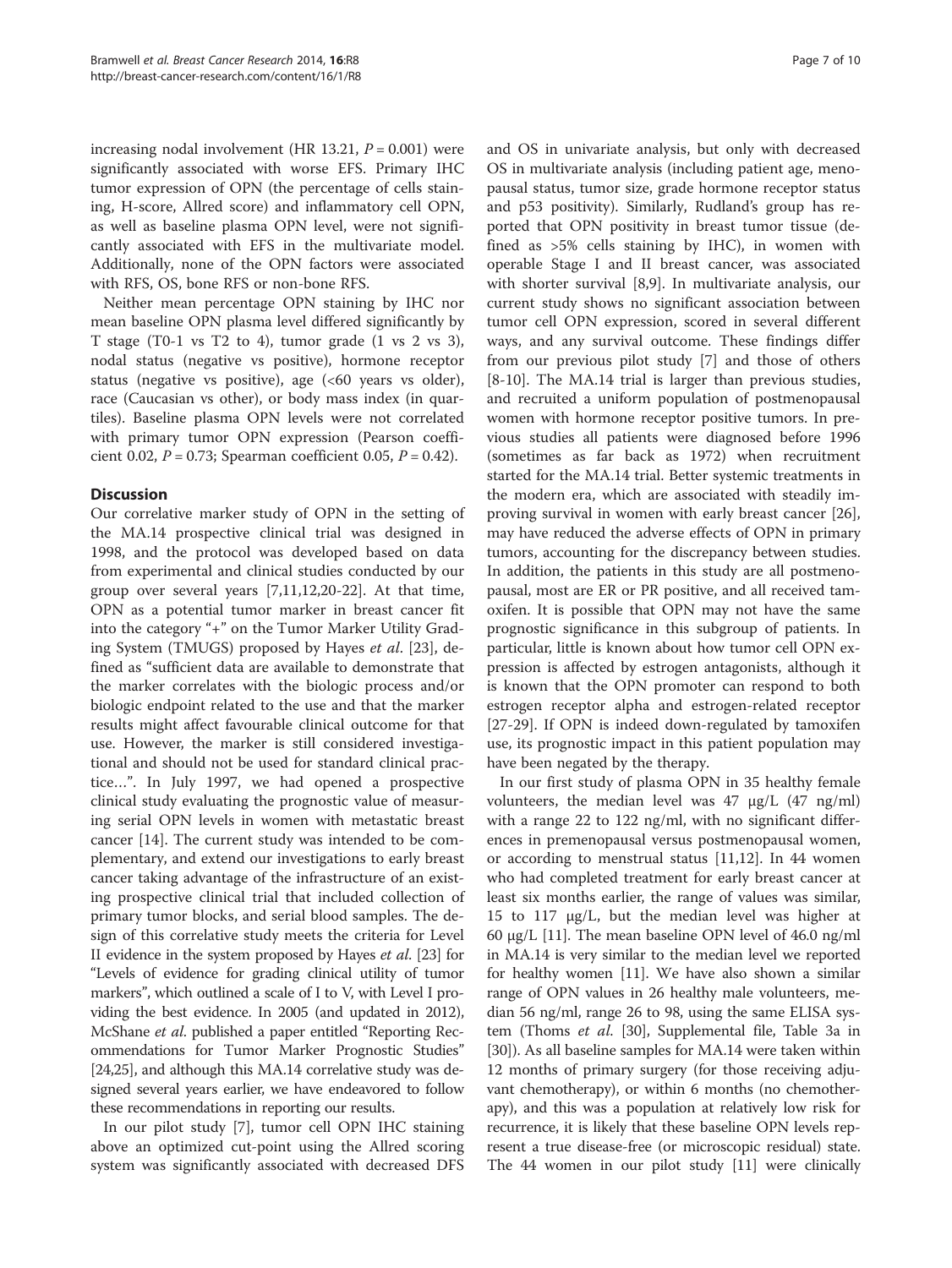disease-free after treatment for early breast cancer, but blood for OPN was taken at variable intervals (months to years) after the primary diagnosis. These women were not followed subsequently to determine if and/or when they suffered relapse, with the possibility that some had active subclinical recurrence, which may account for the higher median OPN level (60 ng/ml) compared with healthy volunteers. Thus, in MA.14 it is not necessarily surprising that the mean OPN level of 60.7 ng/ml observed during the recurrence period, for women who developed recurrence, is similar to that found in nonrecurrent patients in our pilot study.

In our current study of 90 healthy women, the maximum plasma OPN level was 109 ng/ml, and in healthy male volunteers it was 98 ng/ml [[30](#page-9-0)]. In our first study of healthy female controls, the maximum OPN value was 122 ng/ml [\[11](#page-8-0)]. Based on the highest value we have seen in normal controls (122 ng/ml), elevated baseline OPN levels were only seen in 3 of 388 (0.8%) of the women in MA.14. It is interesting that these three patients were in Group B and did not develop recurrence during the follow-up period of the trial. Thus, our results do not suggest that baseline plasma OPN is a useful prognostic marker in this patient population. Our results further did not find an association between levels of OPN in plasma at baseline and tumor tissue in this cohort, perhaps due to the finding that the vast majority of baseline plasma OPN values were not elevated above normal levels.

However, serial assays in MA.14 have provided some intriguing hints about OPN as a marker of recurrence/ metastasis. As shown in Figure [1,](#page-5-0) a higher median and upward spread of OPN levels are seen in Group F patients, those with recurrence during the recurrence period, in comparison to the same patients prior to recurrence (Groups C and D). Several patients in Group F had very high OPN levels (maximum 563 ng/ml). We speculate that high OPN levels during follow-up in some Group E patients, without documented recurrence, could in fact represent recurrence as yet undetected clinically. Elevated plasma levels of OPN are associated with poor prognosis in patients with metastatic breast cancer. The present study suggests that baseline OPN plasma levels in postmenopausal patients with hormone responsive early breast cancer receiving tamoxifen may not have the same prognostic value. However, the elevated plasma OPN levels seen in some patients post-baseline suggests that serially monitoring of OPN levels may be of use as an early indicator of relapse.

Our OPN study has several strengths. There were strong preclinical and some clinical data supporting our interest in exploring OPN as a clinical biomarker in breast cancer in the metastatic setting, but its role in early stage disease was relatively unexplored. The patient

population accrued to the MA.14 trial was well defined, and details are given in the final trial report [[15](#page-8-0)]. Multiple patient and tumor prognostic factors were collected, and could be entered in multivariate analyses. Our assays are well validated and reported [\[7,11,](#page-8-0)[16](#page-9-0)]. We developed prespecified hypotheses, and a correlative study plan that was compatible with the trial protocol. The results of our IHC and plasma OPN assays were provided to the NCIC CTG MA.14 study statistician (JWC), who developed the detailed statistical plan and performed the analyses.

Our current study also has several limitations - the relatively short duration of sample collection (five years) at a time when improved treatments for breast cancer may have delayed or even prevented relapse; wide spacing of samples after the first year (every 12 months); and the small numbers of samples (22 in 20 patients) actually obtained at the documented time of relapse. After definitive treatment of primary breast cancer, locoregional recurrence and/or metastasis will be subclinical for a variable period of time (depending on aggressiveness) before the date of recurrence is documented for trial outcomes. Thus, we defined a recurrence time window (samples collected up to 18 months before recurrence) which expanded the number of available samples for statistical purposes, but may have blunted the comparison of OPN levels between baseline and recurrence. Additionally, the ELISA used here, although clinically validated [[7,11,](#page-8-0)[16\]](#page-9-0), may detect only a subset of total blood OPN, for example, not proteolytic fragments of OPN or OPN bound to Factor H [[31\]](#page-9-0). Finally, this trial provides no information about plasma OPN levels before removal of primary breast cancer, as all women had undergone definitive surgery before entering the MA.14 trial and providing their first blood sample. The timing of the baseline samples may also explain the lack of correlation between primary tumor expression of OPN and mean baseline plasma OPN level.

Our hypothesis that there would be a relationship between baseline tissue and plasma levels of OPN was not supported by our data. Given that blood OPN levels can come from many sources (tumor tissue, remodeling vasculature, inflammatory cells and bone [\[1,2,5](#page-8-0)]), and vary with the timing of baseline samples post-resection of primary breast cancer, this finding is perhaps not surprising. Similarly, our hypothesis that tissue and plasma levels would have prognostic value in early breast cancer was not supported in multivariate analysis. This difference from previous studies may be due to improved overall prognosis for women with early breast cancer associated with better adjuvant treatments. In addition, or alternatively, the difference may be related to the specifics of the present population (postmenopausal, mainly ER/PR positive, receiving tamoxifen) and the possible estrogensensitivity of the OPN promoter. Finally, the elevation of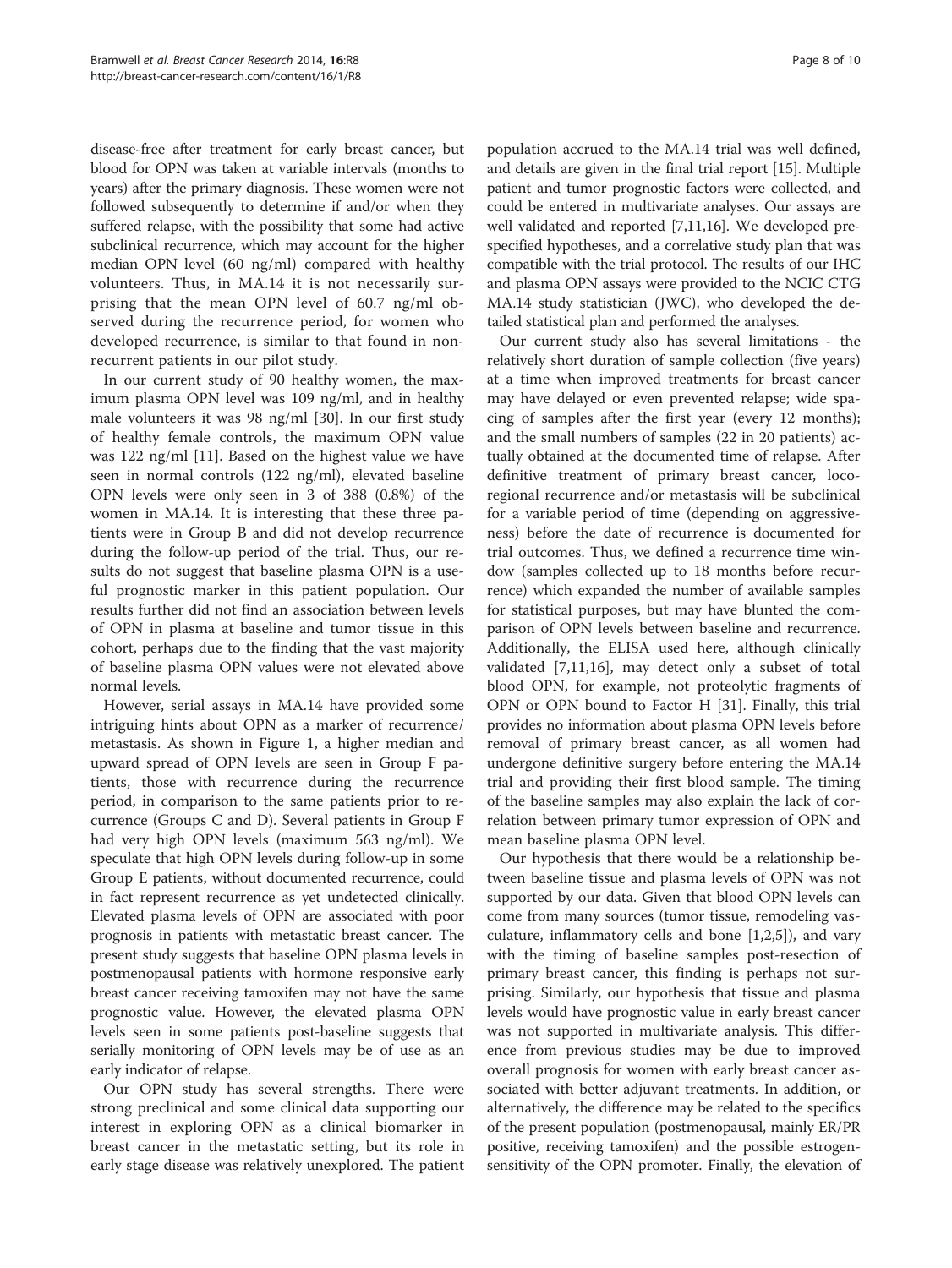<span id="page-8-0"></span>OPN in post-baseline plasma samples, found in both recurrent and non-recurrent patients (some of whom might have recurred at a later date), suggests that there may be a role for serial measurement of plasma OPN to monitor for recurrence, in the setting of early breast cancer. This latter idea is worthy of further study.

#### Conclusions

Elevated levels of osteopontin (OPN) protein in plasma or tumors from metastatic breast cancer patients have been associated with poor survival. OPN thus has been proposed as a biomarker of breast cancer progression. However, little was known about its prognostic significance in early breast cancer. Here, we measured OPN in tumor tissue and serial plasma samples from hormone responsive patients with early breast cancer enrolled in the MA.14 trial. In multivariate analysis neither plasma nor tumor OPN provided prognostic information. Thus, tumor or plasma OPN levels may be of limited prognostic value in postmenopausal hormone responsive early breast cancer, although this would need to be confirmed on a broader patient population. However, our finding of elevated plasma OPN in post-baseline samples of a small number of patients suggests that further studies exploring OPN plasma levels around the time of recurrence would be worthwhile.

# Additional files

[Additional file 1: Figure S1.](http://www.biomedcentral.com/content/supplementary/bcr3600-S1.pptx) Average plasma OPN by age for 90 healthy women.

[Additional file 2: Figure S2.](http://www.biomedcentral.com/content/supplementary/bcr3600-S2.pptx) Plot of baseline plasma OPN in 388 women vs. tissue OPN measured by IHC. Top panel, OPN tissue levels measured as the percentage of cells staining; Bottom panel, OPN tissue levels measured as H-score.

#### Abbreviations

EFS: Event-free survival; ELISA: Enzyme linked immunosorbent assay; HR: Hazard ratio; IHC: Immunohistochemistry; NCIC CTG: National Cancer Institute of Canada Clinical Trials Group; OPN: Osteopontin; OS: Overall survival; RFS: Relapse-free survival; TMUGS: Tumor Marker Utility Grading System.

#### Competing interests

AFC received in-kind research support and royalties from Enzo Life Sciences, Inc., for sale of OPN antibody products. The other authors have no competing interests to disclose.

#### Authors' contributions

VHCB, ABT, JWC and AFC designed this correlative study to the MA.14 trial and wrote the initial draft of the manuscript, and all authors contributed to critical revision and editing of the manuscript. PHA conducted the OPN ELISA studies. COP carried out the IHC studies. ABT and WAK read and scored the IHC results, assisted by COP and PHA. VHCB, JWC, LES, KIP and MNP participated in the MA.14 trial and the design of this correlative study associated with this trial. CFW was responsible for coordination of the MA.14 trial and preparation of the database for analysis. JWC and LH conducted the statistical analyses. All authors read and approved the final manuscript.

#### Acknowledgements

We would like to thank Michael Keeney and Benjamin Hedley (London Health Sciences Centre) for their assistance in obtaining plasma samples

from healthy women. Our work was supported by grants from Canadian Breast Cancer Research Alliance, Canadian Breast Cancer Foundation, Canadian Cancer Society through grant from Canadian Cancer Society Research Institute to NCIC Clinical Trials Group, Lloyd Carr-Harris Foundation and Breast Cancer Society of Canada.

#### Author details

<sup>1</sup>Tom Baker Cancer Centre, University of Calgary, Calgary, AB T2N 4N2, Canada. <sup>2</sup> London Regional Cancer Program, University of Western Ontario 790 Commissioners Road East, London, ON N6A 4 L6, Canada. <sup>3</sup>NCIC Clinical Trials Group, Queen's University, Kingston, ON K7L 3N6, Canada. <sup>4</sup>Sunnybrook Odette Regional Cancer Centre, University of Toronto, Toronto, ON M4N 3M5, Canada. <sup>5</sup> Jewish General Hospital, McGill University, Montreal, QC H3T 1E2, Canada. <sup>6</sup>Current address: Dr. Waleed Al-Katib, Faculty of Health Sciences, American University of Madaba, Madaba, Jordan.

Received: 26 July 2013 Accepted: 10 January 2014 Published: 22 January 2014

#### References

- 1. Furger KA, Menon RK, Tuck AB, Bramwell VH, Chambers AF: The functional and clinical roles of osteopontin in cancer and metastasis. Curr Mol Med 2001, 1:621–632.
- 2. Rittling SR, Chambers AF: Role of osteopontin in tumour progression. Br J Cancer 2004, 90:1877–1881.
- 3. Tuck AB, Chambers AF, Allan AL: Osteopontin overexpression in breast cancer: knowledge gained and possible implications for clinical management. J Cell Biochem 2007, 102:859–868.
- 4. Weber GF, Lett GS, Haubein NC: Categorical meta-analysis of osteopontin as a clinical cancer marker. Oncol Rep 2011, 25:433–441.
- 5. Weber GF, Lett GS, Haubein NC: Osteopontin is a marker for cancer aggressiveness and patient survival. Br J Cancer 2010, 103:861–869.
- 6. Rodrigues LR, Teixeira JA, Schmitt FL, Paulsson M, Lindmark-Mansson H: The role of osteopontin in tumor progression and metastasis in breast cancer. Cancer Epidemiol Biomarkers Prev 2007, 16:1087–1097.
- 7. Tuck AB, O'Malley FP, Singhal H, Harris JF, Tonkin KS, Kerkvliet N, Saad Z, Doig GS, Chambers AF: Osteopontin expression in a group of lymph node negative breast cancer patients. Int J Cancer 1998, 79:502-508.
- 8. Rudland PS, Platt-Higgins A, El-Tanani M, De Silva Rudland S, Barraclough R, Winstanley JH, Howitt R, West CR: Prognostic significance of the metastasis-associated protein osteopontin in human breast cancer. Cancer Res 2002, 62:3417–3427.
- 9. Wang G, Platt-Higgins A, Carroll J, de Silva Rudland S, Winstanley J, Barraclough R, Rudland PS: Induction of metastasis by S100P in a rat mammary model and its association with poor survival of breast cancer patients. Cancer Res 2006, 66:1199–1207.
- 10. de Silva Rudland S, Martin L, Roshanlall C, Winstanley J, Leinster S, Platt-Higgins A, Carroll J, West C, Barraclough R, Rudland P: Association of S100A4 and osteopontin with specific prognostic factors and survival of patients with minimally invasive breast cancer. Clin Cancer Res 2006, 12:1192–1200.
- 11. Singhal H, Bautista DS, Tonkin KS, O'Malley FP, Tuck AB, Chambers AF, Harris JF: Elevated plasma osteopontin in metastatic breast cancer associated with increased tumor burden and decreased survival. Clin Cancer Res 1997, 3:605–611.
- 12. Bautista DS, Saad Z, Chambers AF, Tonkin KS, O'Malley FP, Singhal H, Tokmakejian S, Bramwell V, Harris JF: Quantification of osteopontin in human plasma with an ELISA: basal levels in pre- and postmenopausal women. Clin Biochem 1996, 29:231–239.
- 13. Bautista DS, Xuan JW, Hota C, Chambers AF, Harris JF: Inhibition of Arg-Gly-Asp (RGD)-mediated cell adhesion to osteopontin by a monoclonal antibody against osteopontin. J Biol Chem 1994, 269:23280-23285.
- 14. Bramwell VH, Doig GS, Tuck AB, Wilson SM, Tonkin KS, Tomiak A, Perera F, Vandenberg TA, Chambers AF: Serial plasma osteopontin levels have prognostic value in metastatic breast cancer. Clin Cancer Res 2006, 12:3337–3343.
- 15. Pritchard KI, Shepherd LE, Chapman JA, Norris BD, Cantin J, Goss PE, Dent SF, Walde D, Vandenberg TA, Findlay B, O'Reilly SE, Wilson CF, Han L, Piura E, Whelan TJ, Pollak MN: Randomized trial of tamoxifen versus combined tamoxifen and octreotide LAR Therapy in the adjuvant treatment of